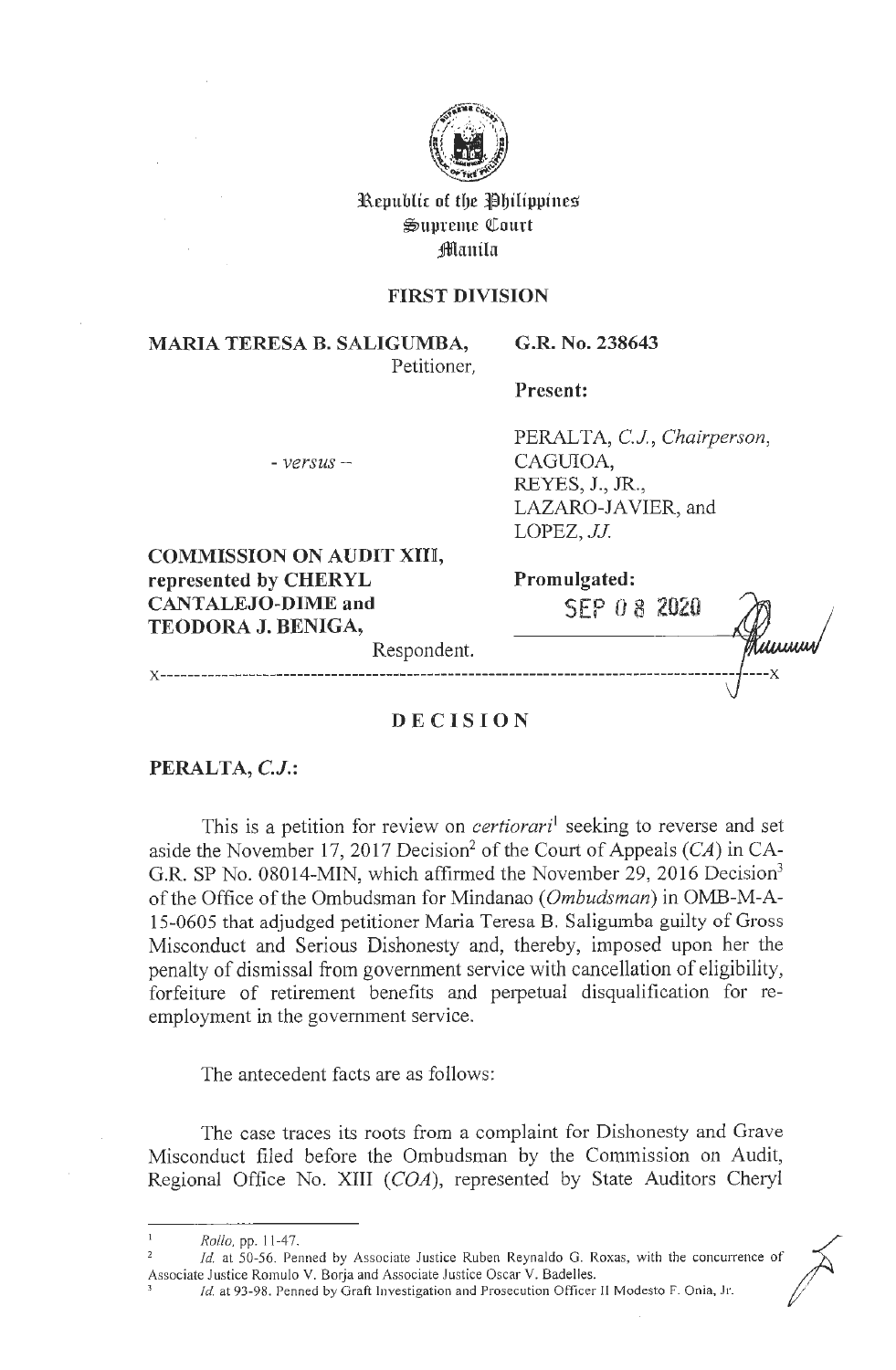Cantalejo-Dime and Teodora J. Beniga, against Saligumba, in her capacity as Assistant Municipal Treasurer of the Municipal Government of Barobo, Surigao del Sur.<sup>4</sup>

In their Joint Affidavit of Complaint,<sup>5</sup> State Auditors Cantalejo-Dime and Beniga alleged that on June 24, 2013, they conducted a cash and accounts examination on Saligumba covering the period from December 7, 2012 to June 24, 2013. The result of said examination disclosed that Saligumba incurred a total cash shortage of P223,050.93. They prepared a document denominated as Report of Cash Examination, reflecting the subject cash shortage, and Saligumba acknowledged therein that a demand was made upon her to produce all cash and cash items of which she is officially accountable. On May 14, 2014, the COA conducted a complete verification of her accountability, but made no formal demand upon Saligumba because she already restituted the missing funds by remitting the full amount thereof from July 3, 2013 to August 7, 2013.<sup>6</sup>

In her February 9, 2016 Counter-Affidavit,<sup>7</sup> Saligumba admitted that she indeed incurred the subject shortage of government funds. She explained that in 2009, then Municipal Mayor Arturo Ronquillo<sup>8</sup> ordered her to issue official receipts in favor of the market vendors, who were delinquent taxpayers, to make it appear that they fully settled their unpaid taxes so that they could renew their annual permits even though there were no actual cash receipts from them. In return, the market vendors promised that they would pay their accounts to her on installment basis. Unfortunately, the market vendors reneged on their promise to pay the installments due, resulting in the shortage of her cash collections. She submitted the joint affidavit executed by market vendors Fritzie Martinote and Rosenda Salem in support of her allegations.<sup>9</sup>

She invoked good faith and absence of corrupt motive, claiming that the arrangement of issuing official receipts even without receiving cash payments was also practiced by her predecessor. Further, she asserted that the municipal government did not sustain any damage because she fully and promptly restituted the cash shortage.<sup>10</sup> She prayed for the dismissal of the administrative charges against her for lack of merit.

In the position paper $11$  she subsequently filed before the Ombudsman, Saligumba reiterated that she was constrained to issue official receipts to the market vendors without the corresponding cash receipts from the latter in

7 *Id.*  at 93 -94.

 $\frac{1}{4}$ .

 $\frac{4}{5}$  *Id.* at 93.

<sup>6</sup>  *Id.*  at 72-73.

<sup>8</sup>  *Id.*  at 74-8

<sup>9</sup>  *Id.*  at 86.

*Id.*  at 75.

<sup>10</sup> *Id.* at 75-76.<br> *Id.* at 83-92.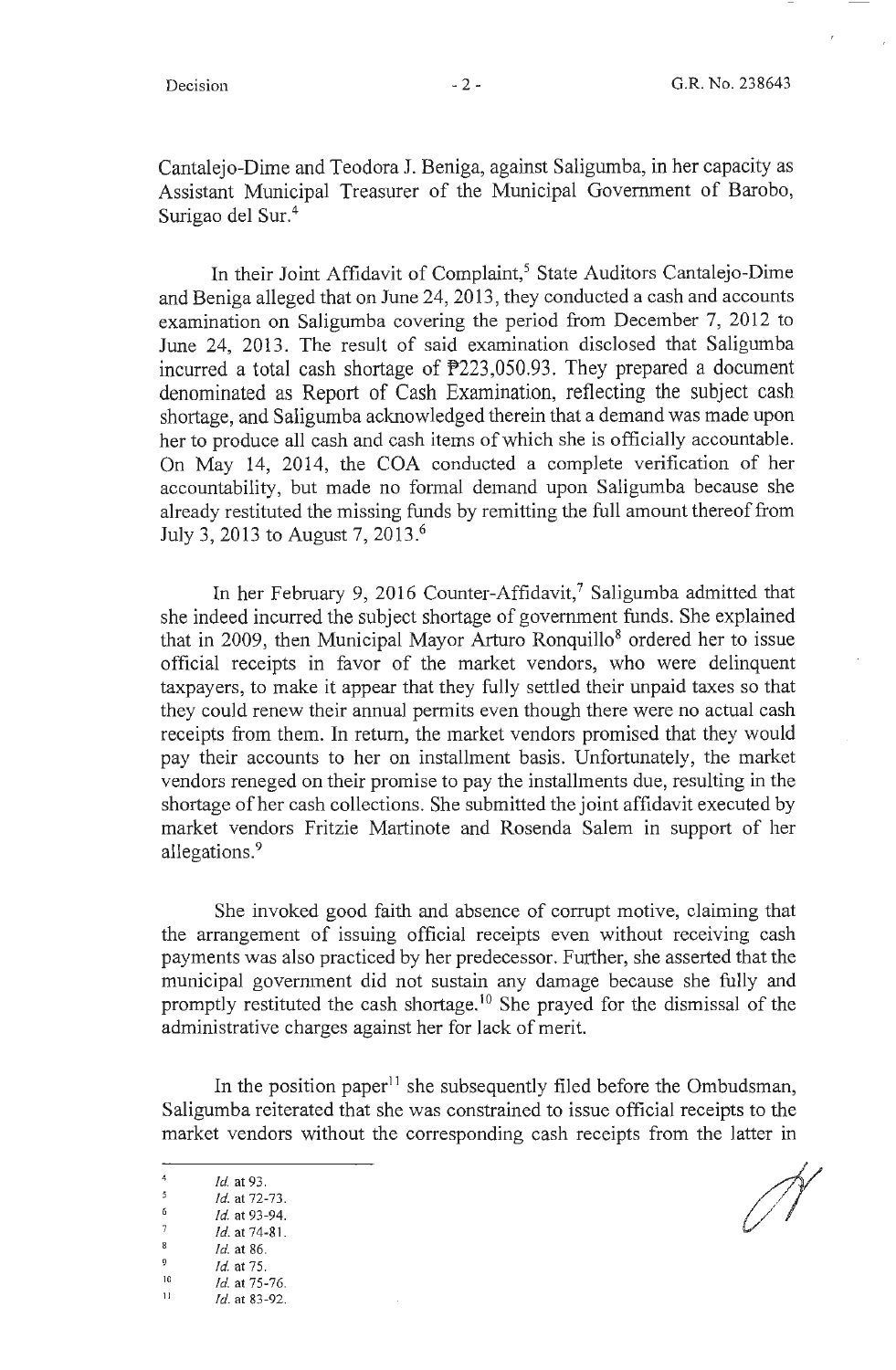obedience to the instruction of Municipal Mayor Ronquillo. She argued that she could not have misappropriated public funds in the amount equivalent to the subject cash shortage, more so, converted the same for her personal use since there was no actual receipt of cash and, hence, the charge of Gross Misconduct against her is baseless. She averred that there was no malicious intent on her part to falsify reports, official receipts and documents as to warrant the charge of Dishonesty.

On November 29, 2016, the Ombudsman rendered a Decision finding Saligumba administratively liable for Gross Misconduct and Serious Dishonesty. The dispositive portion of which reads:

WHEREFORE, the Office finds respondent Maria Teresa B. Saligumba GUILTY of Grave Misconduct and Serious Dishonesty. She is meted out the penalty of DISMISSAL from service, including the accessory penalties of cancellation of eligibility, forfeiture of retirement benefits, and the perpetual disqualification for re-employment in the government service. Considering that respondent is found guilty of two (2) charges, the penalty to be imposed should be that corresponding to the more serious charge and the other shall be considered as aggravating circumstance.

In the event that the penalty can no longer be enforced due to respondent's separation from service, it shall be converted into a Fine in the amount of her salary, for one (1) year, payable to the Office of the Ombudsman, and may be deducted from her accrued leave credits or any receivable from the government.

Mayor Felixberto S. Urbiztondo of the Municipal Government of Barobo, Surigao del Sur, is directed to implement the penalty meted out against respondent, within ten (10) days from receipt hereof, and to submit to the Office, within the same period, a Compliance Report indicating the docket nwnber of this case.

SO ORDERED.<sup>12</sup>

According to the Ombudsman, Saligumba committed Grave Misconduct and Serious Dishonesty when she misappropriated public funds in the amount of  $P223,050.93$ , and this is evident from her failure to satisfactorily explain what happened to the missing funds in her custody. The Ombudsman rejected Saligumba's reasoning on how the subject cash shortage allegedly occurred for being self-serving and unsupported by any plausible proof.

On January 4, 2017, Municipal Mayor Felixberto Urbiztondo of the Municipality of Barobo, Surigao del Sur issued Office Order No. 01, Series of 2017, enforcing the penalty of dismissal from government service with all its accessory penalties against Saligumba, in compliance with the directive of

 $12$  Id. at 96-97; citations omitted.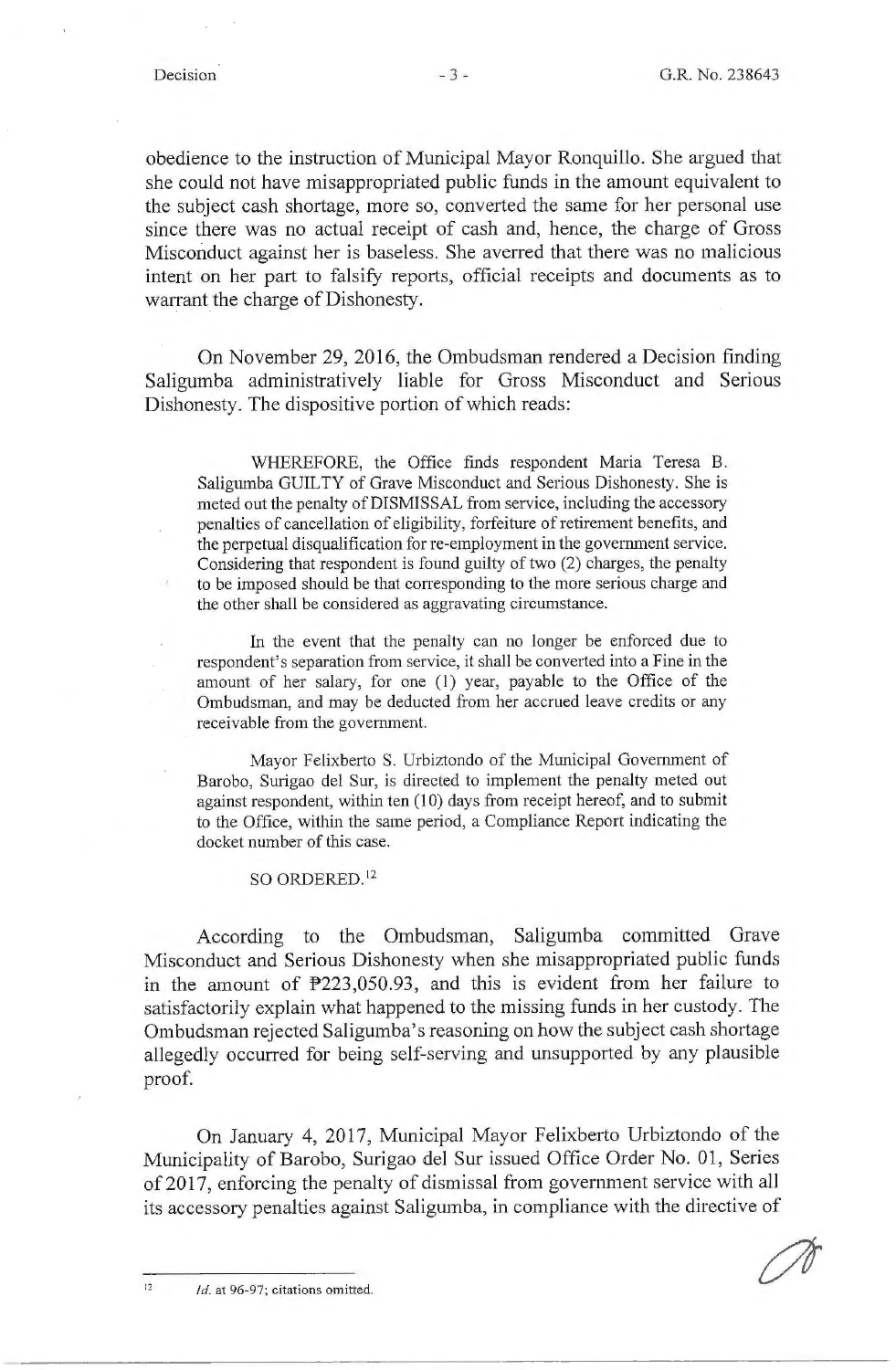the Ombudsman in its November 29, 2016 Decision. Office Order No. 01, Series of 2017 took effect on January 9, 2017.<sup>13</sup>

Saligumba filed a motion for reconsideration, dated January 12, 2017, of the foregoing Decision of the Ombudsman, and annexed thereto the affidavit of Administrative Officer IV Reynaldo Pontillo,  $^{14}$  the joint affidavit<sup>15</sup> of two more market vendors, Marivic Montederamos and La Mae Theresa Caballos, and the certificate<sup>16</sup> from her co-employee in the Municipality of Barobo to further prove the alleged veracity of her explanation regarding the missing public funds.

On February 15, 2017, the Ombudsman issued an Order<sup>17</sup> denying Saligumba's motion and stated that the issues she raised were mere reiterations of those that it had already squarely passed upon in its assailed Decision. The Ombudsman added that her length of service will not be considered in her favor since the offenses she committed were found to be of serious nature.

Not in conformity, Saligumba filed a Petition for Review<sup>18</sup> under Rule 43 of the Rules of Court before the CA, praying for the reversal of the Decision of the Ombudsman.

On November 17, 2017, the CA rendered its assailed Decision denying Saligumba's petition for review; the *fallo* of which states:

WHEREFORE, premises considered, the Petition for Review is DENIED. The Decision dated 29 November 2016 of respondent Office of the Ombudsman in OMB-M-A-15-0605 is AFFIRMED.

SO ORDERED. <sup>19</sup>

The CA ruled that the findings of the Ombudsman that Saligumba committed Grave Misconduct and Serious Dishonesty were adequately supported by substantial evidence. Anent the explanation she proffered for the cash shortage, the CA declared that with or without such order from Municipal Mayor Ronquillo, the issuance of government official receipts without actually receiving cash payments is downright wrong as it is an unquestionable dishonest act and inimical to the interest of the Municipal Government of Barobo, Surigao del Sur which was deprived of the collection of taxes due to it.

Id. at 139-165.

13 Id. at 99.<br>
14 Id. at 110.<br>
15 Id. at 111.<br>
16 Id. at 112.

 $\frac{17}{18}$   $\frac{1}{4}$  at 136-138.

 $19$  Id. at 55-56.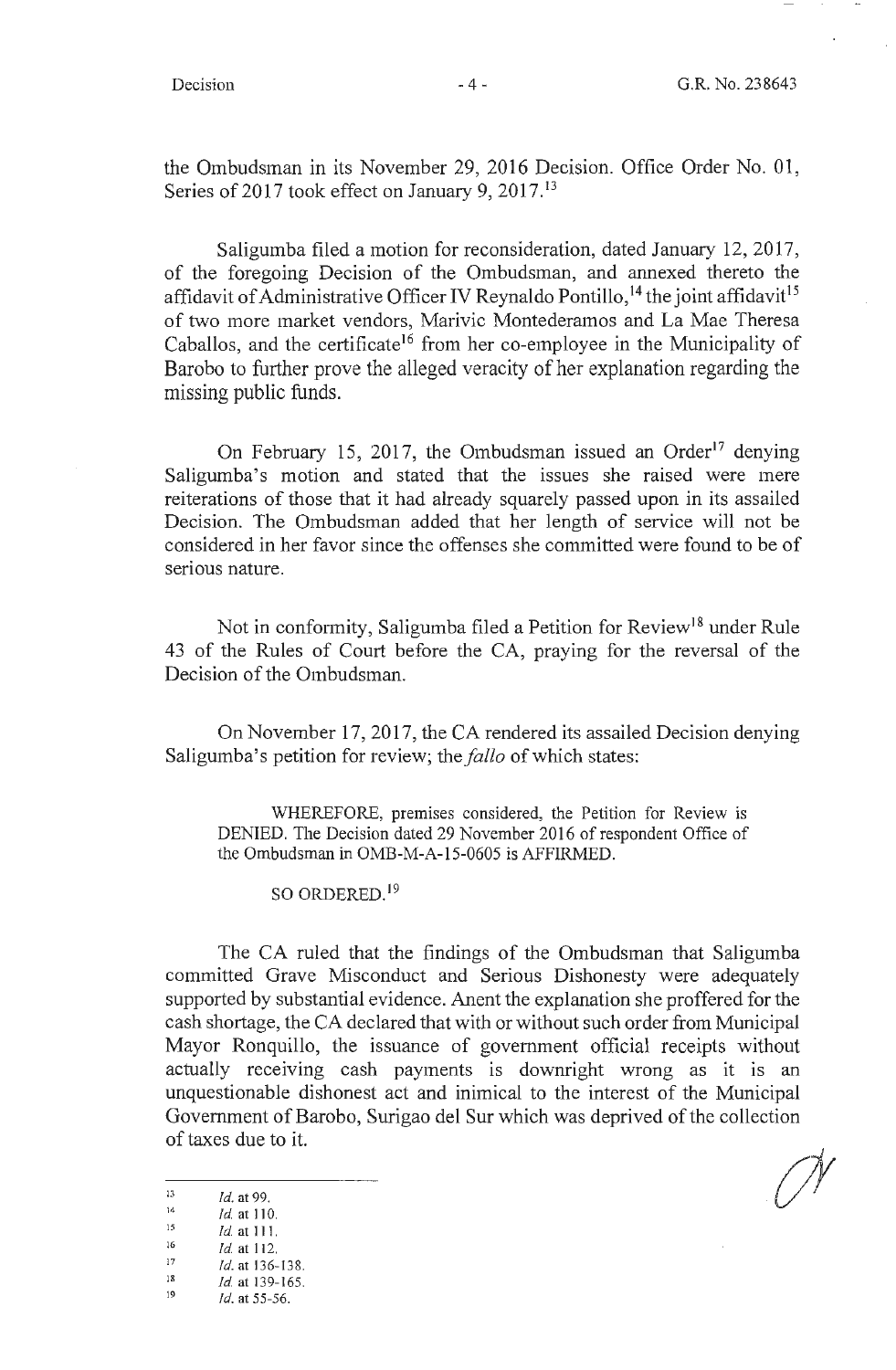Saligumba moved for a reconsideration, but the same was denied by the CA in its March 7, 2018 Resolution.<sup>20</sup>

### **The Issues**

Unfazed, Saligumba filed the present petition and posited the following issues, to wit:

- [l] What are the rudiments of procedural due process? Was petitioner accorded the same in the course of the Formal Investigation proceedings conducted? Was the filing of pleadings without considering the evidence and arguments raised therein, constitutes sufficient compliance with the requirements of due process?
- [2] Is the immediate implementation of the Decision of the Office of the Ombudsman in an administrative case, even before petitioner filed her Motion for Reconsideration and subsequent appeal, proper and justifiable?
- [3] What are the elements in Grave Misconduct and Serious Dishonesty? Are these elements attendant to the charges against petitioner?
- [ 4] Is petitioner entitled to the mitigating circumstances owing to her length of service, her being a first-time offender, very satisfactory performance and good moral character?<sup>21</sup>

Essentially, Saligumba maintains that the Ombudsman erred in finding her administratively culpable for Gross Misconduct and Serious Dishonesty. She insists that she acted in good faith as she merely obeyed the directive of Municipal Mayor Ronquillo to issue official receipts to the market vendors even without receiving cash payments. She points out that her good faith was amply demonstrated by her act of fully restituting her accountability in the sum of P223,050.93 . She denies misappropriating public funds in the amount equivalent to the subject cash shortage.

Moreover, Saligumba claims that she had been denied of her right to procedural due process, alleging that the evidence she presented, as well as the arguments she raised in her various pleadings, was never considered by the Ombudsman in arriving at its decision. She contends that the immediate implementation of the November 29, 2016 Decision of the Ombudsman, without giving her the opportunity to file a motion for reconsideration, is unjust and constitutes a violation of her right to due process. Finally, Saligumba submits that, even granting that there exists substantial evidence to hold her administratively liable, the penalty of dismissal from government service is too harsh. She posits that she is entitled to a mitigated penalty considering her length of service, her very satisfactory work performance, her

<sup>20</sup>  Id. at 58-59.

 $21$ Id. at 20.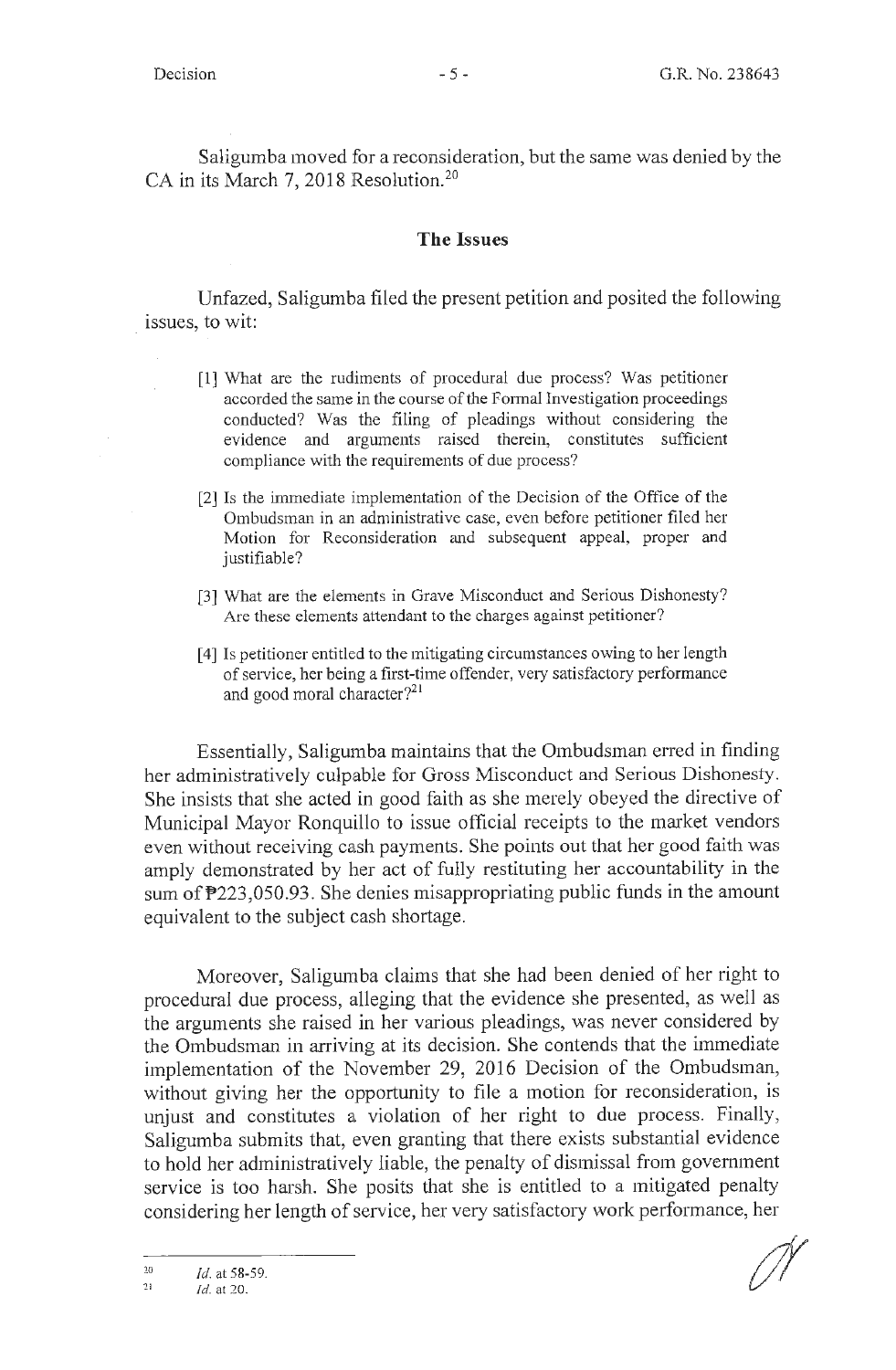good moral character, her being a first-time offender, and her full restitution of the amount of cash shortage before the filing of the case against her.

#### **The Court's Ruling**

Preliminarily, it must be emphasized that questions of fact may not be raised *via* a petition for review on *certiorari* under Rule 45 because the Court is not a trier of facts. As a general rule, factual findings of the Ombudsman are conclusive when supported by substantial evidence and are accorded due respect and weight, especially when affirmed by the CA.<sup>22</sup> However, the courts may not be bound by such findings of fact when there is absolutely no evidence in support thereof or such evidence is clearly, manifestly and patently insubstantial; and when there is a clear showing that the administrative agency acted arbitrarily, with grave abuse of discretion, or in a capricious and whimsical manner, such that its action may amount to an excess or lack of jurisdiction.<sup>23</sup> None of these exceptions is present in the case at bench.

A finding of guilt in an administrative case would have to be sustained for as long as it is supported by substantial evidence that Saligumba has committed the acts stated in the complaint or formal charge.<sup>24</sup> Substantial evidence is defined as such amount of relevant evidence which a reasonable mind might accept as adequate to support a conclusion. It is more than a mere scintilla of evidence.<sup>25</sup> The standard of substantial evidence is satisfied when there is reasonable ground to believe that a person is responsible for the misconduct complained of, even if such evidence might not be overwhelming or even preponderant. 26

In the case at bench, the Ombudsman found Saligumba guilty of Gross Misconduct and Serious Dishonesty, which the CA affirmed. Gross Misconduct is defined as the transgression of some established and definite rule of action, more particularly, unlawful behavior or gross negligence by a public officer, coupled with the elements of corruption, or willful intent to violate the law or to disregard established rules.<sup>27</sup> On the other hand, dishonesty has been defined as the concealment or distortion of truth which shows lack of integrity or a disposition to defraud, cheat, deceive, or betray, or intent to violate the truth.<sup>28</sup> The charge of Serious Dishonesty necessarily entails the presence of any one of the following circumstances: (a) the dishonest act caused serious damage and grave prejudice to the government;

<sup>27</sup> Office of the Ombudsman v. Apolonio, 683 Phil. 553, 571-572 (2012).<br><sup>28</sup> *Alfornon v. Delos Santos, et al.*, 789 Phil. 462, 473 (2016); citation omitted.

 $\mathscr{M}$ 

<sup>&</sup>lt;sup>22</sup> Office of the Ombudsman v. Espina, G.R. No. 213500, March 15, 2017, 820 SCRA 541, 551; citation omitted.

<sup>&</sup>lt;sup>23</sup> Office of the Ombudsman v. Capulong, 729 Phil. 553, 562 (2014); citation omitted.<br><sup>24</sup> *Office of the Ombudsman v. Santos,* 520 Phil. 994, 1001 (2006).<br><sup>25</sup> *De Gyaman v. Office of the Ombudaman* G.B. No. 220256, Nove

<sup>25</sup>*De Guzman v. Office of the Ombudsman,* G.R. No. 229256, November 22, 20 17, 846 SCRA 53 1, 552; citation om itt ed.

<sup>26</sup>  *Office of the Ombudsman-Visayas, et al. v. Castro,* 759 Phil. 68, 77 (2015).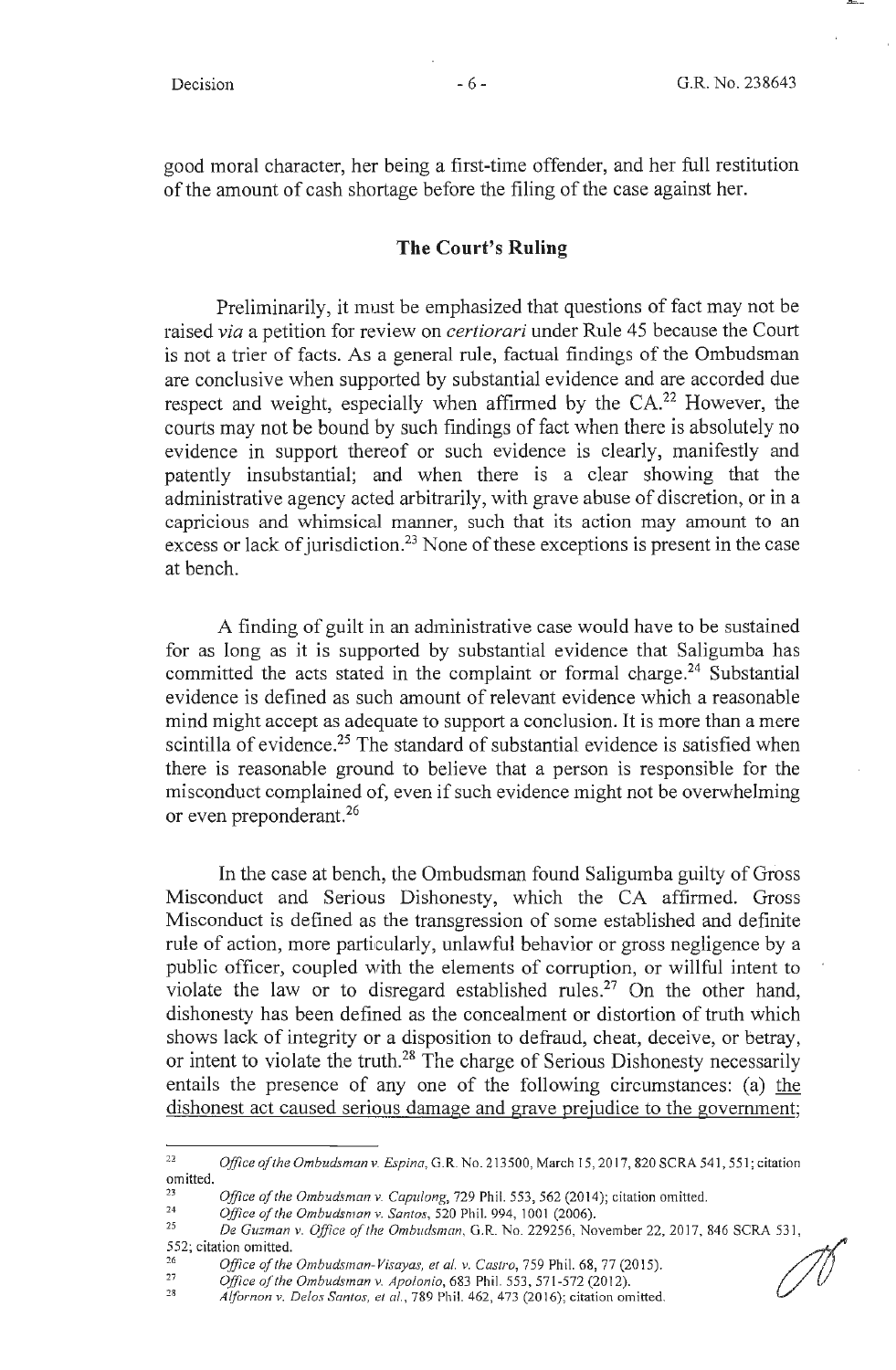(b) the respondent gravely abused his authority in order to commit the dishonest act; (c) where the respondent is an accountable officer, the dishonest act directly involves property, accountable forms or money for which he is directly accountable and the respondent shows an intent to commit material gain, graft and corruption; (d) the dishonest act exhibits moral depravity on the part of the respondent; (e) the respondent employed fraud and/or falsification of official documents in the commission of the dishonest act related to his/her employment; (f) the dishonest act was committed several times or in various occasions; (g) the dishonest act involves a Civil Service examination irregularity or fake Civil Service eligibility, such as, but not limited to, impersonation, cheating and use of crib sheets; and (h) other analogous circumstances. 29

After a judicious study of the case, the Court finds that the evidence on record sufficiently demonstrates Saligumba's culpability for Grave Misconduct and Serious Dishonesty, and fully satisfies the standard of substantial evidence.

The evidence shows that the state auditors prepared a Report of Cash Examination which stated the total shortage of public funds and demanded upon Saligumba to produce all cash for which she is officially accountable. Saligumba signed and acknowledged said report. It is undisputed that Saligumba offered no explanation to the state auditors for such shortage of funds when the demand was made but, instead, admitted her accountability.

Grave Misconduct was committed when Saligumba failed to keep and account for cash and cash items in her custody. Her corrupt intention was apparent from her failure to give a satisfactory explanation as to what happened to the missing public funds despite reasonable opportunity to do the same. Saligumba's act constitutes Serious Dishonesty because her dishonest act deals with money on her account. Saligumba's failure to account for the cash shortage showed an intent to commit material gain, graft and corruption. Evidence of misappropriation of the missing funds is not required because the existence of shortage of funds and the failure to satisfactorily explain the same would suffice. 30

In her futile attempt at exculpation, Saligumba offered before the Ombudsman the explanation to the effect that there were actually no missing funds to speak of as she merely obeyed the order of Municipal Mayor Ronquillo to issue official receipts to make it appear that the market vendors have fully settled their unpaid taxes so that they could renew their business permits, even though they did not make any of such payments. Curiously, Saligumba never proffered said explanation to the state auditors when the

<sup>&</sup>lt;sup>29</sup> *Camilo L. Sabio v. Field Investigation Office, Office of the Ombudsman, G.R. No. 229882, February* 13, 2018; underscores supplied.

<sup>13,</sup> 2018; underscores supplied. 30 *Belleza v. Commission on Audit,* 428 Phil. 76, 8 1 (2002).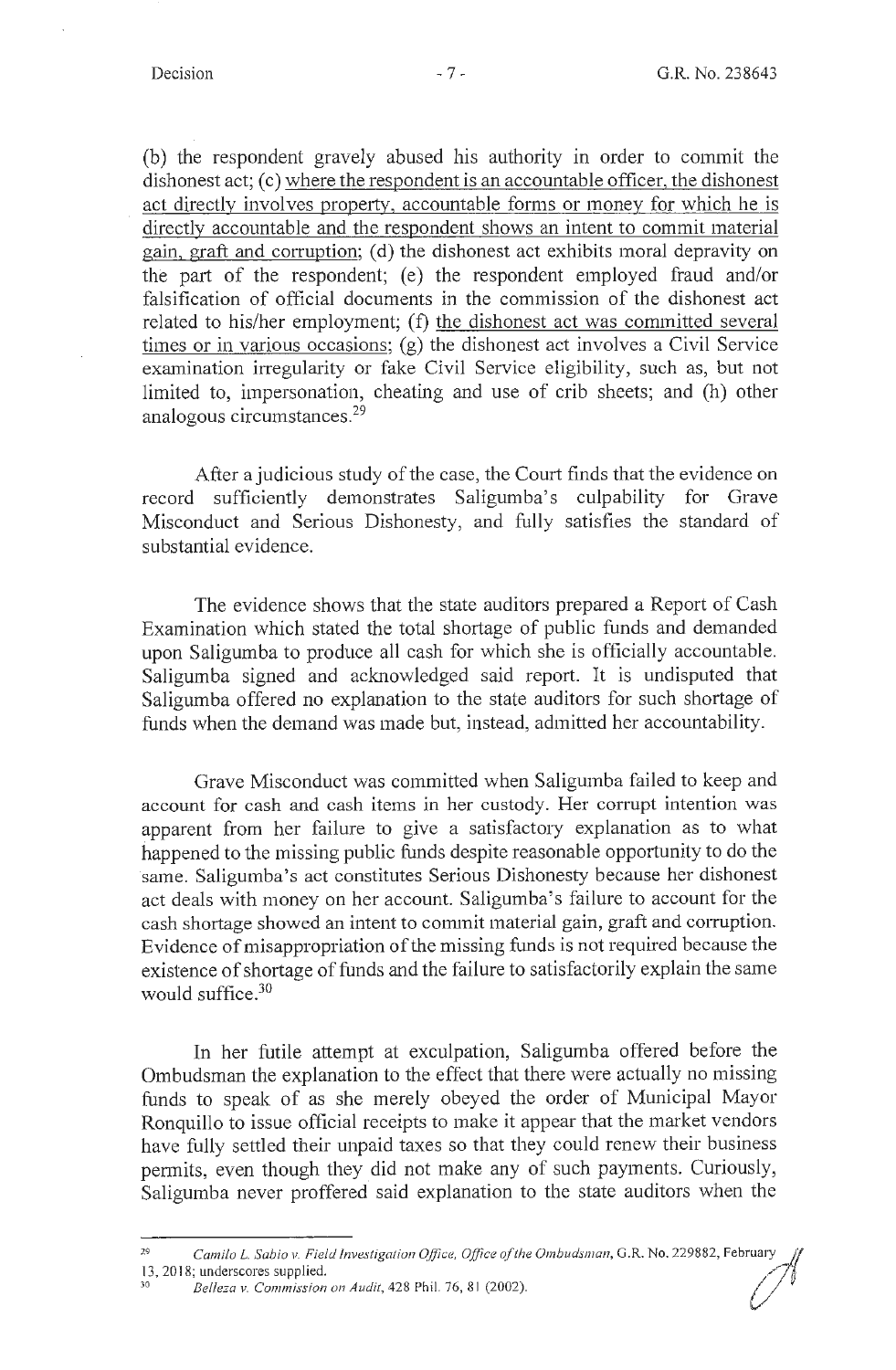latter demanded from her the production of the shortage of public funds. The Court finds her assertion to be flimsy and a mere afterthought.

Assuming her explanation is factual, the same would not exonerate Saligumba from administrative liabilities. On the contrary, it fortified Saligumba's liability for Grave Misconduct and Serious Dishonesty because it sufficiently demonstrated her propensity to disregard the law and established rules, and her predilection to distort the truth. Saligumba's act of issuing official receipts despite non-payment of taxes is unlawful, it being violative of the National Internal Revenue Code of 1997, and of the basic accounting and auditing rules and regulations. She undeniably deprived the government of taxes that are essentially its lifeblood. At the very least, the act of issuing official receipts and making it appear that the supposed payee remitted funds when no such funds were received constitutes the crime of falsification of public documents committed by a public officer, punishable under Article 171 of the Revised Penal Code.

Saligumba claims that she was well aware of the repercussions of her act but she, nonetheless, issued the official receipts without the corresponding funds being remitted to the coffers of the Municipal Government of Barobo because she did not want to incur the ire of Municipal Mayor Ronquillo. This, however, does not excuse her from any liability. It is grave misconduct when Saligumba participated or consented to the commission of the unlawful act. As an Assistant Municipal Treasurer of the local government, Saligumba fully knew that it is her duty to exercise proper management of the funds under her custody. As a public officer, her duty was not only to perform her assigned tasks, but to prevent the commission of acts inimical to the government and to the public in general. Her compliance with a patently illegal order, without any written objection, clearly demonstrated her intention to violate the law, and her flagrant disregard of the accounting and auditing rules and regulations.

In the light of the above disquisitions, the Court finds no cogent reason to deviate from the similar conclusions reached by the Ombudsman and the CA. The facts established and the evidence presented support the finding of Saligumba's guilt.

Next, Saligumba bewails that she was deprived of procedural due process. She faults the Ombudsman for ignoring the arguments she interposed and the evidence she presented in arriving at its decision.

Saligumba's contention is devoid of merit.

After a careful perusal of the November 29, 2016 Decision of the Ombudsman, the Court observes that the Ombudsman resolved OMB-M-A- $15-0605$  on the basis of the position papers, affidavits and documentary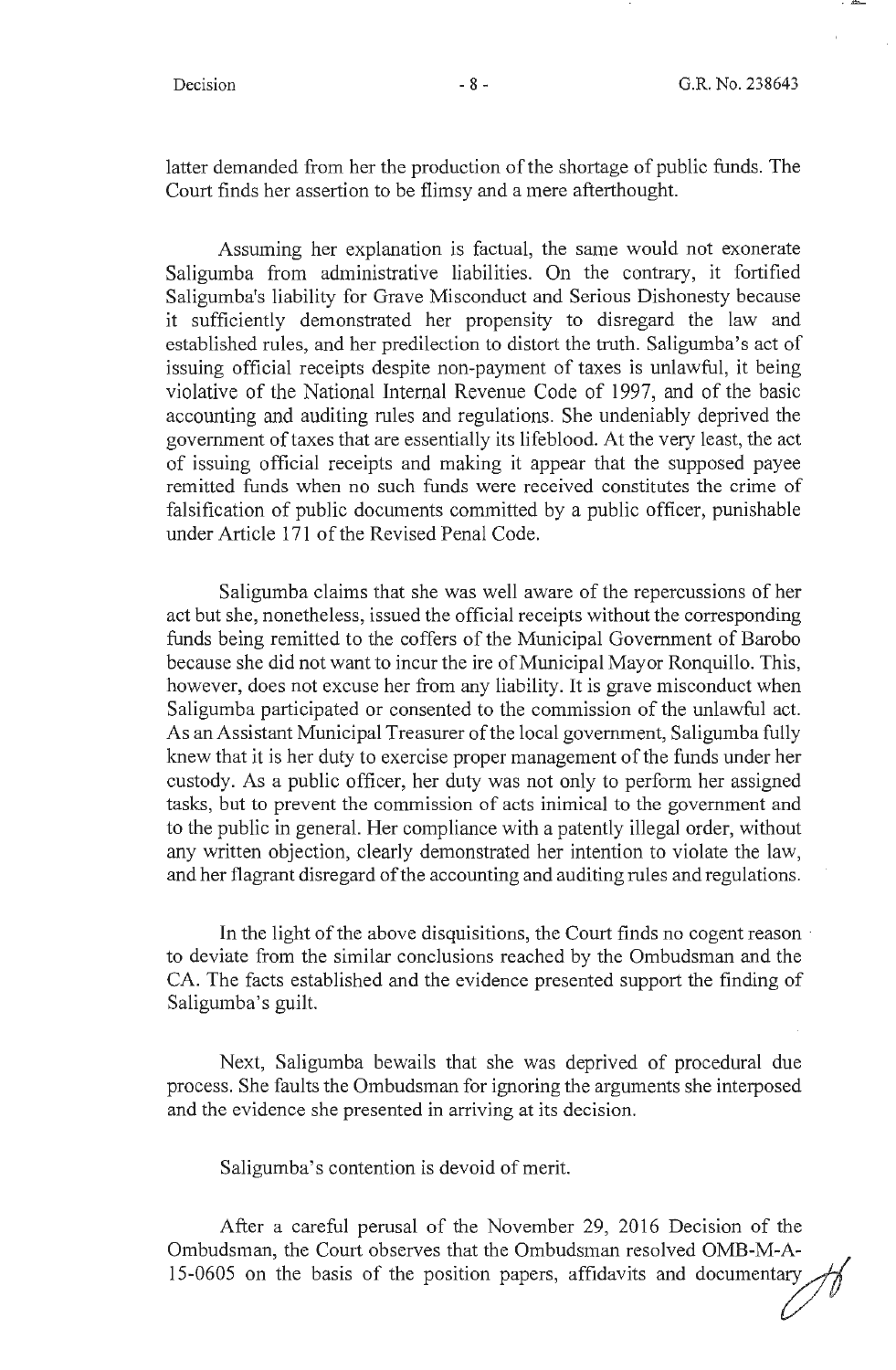evidence adduced by the parties. Contrary to Saligumba's claim, the Ombudsman gave due consideration to her arguments and evidence, as well as those of the COA. However, after weighing their respective submissions, the Ombudsman tilted the balance towards the administrative liability of Saligumba for Grave Misconduct and Serious Dishonesty.

Indeed, the evidence presented by the COA is more convincing than · that of Saligumba. Saligumba failed to substantiate her defense by clear, convincing and competent evidence. The certificate executed by her former officemate and the joint affidavit of the market vendors to corroborate her excuse deserve scant consideration. The statements contained in the certificate and joint affidavit are viewed with skepticism due to the very nature of Saligumba's excuse that the affiants affirmed. Saligumba can easily fabricate an explanation for the missing funds and ask her friends to corroborate it. Besides, we find the statements given by said affiants less than convincing. Even granting *arguendo* that Saligumba was able to prove the veracity of her explanation regarding the subject cash shortage, the same would not absolve her from administrative liabilities as discussed above.

At any rate, administrative due process demands that the party being charged is given an opportunity to be heard.<sup>31</sup> Due process is complied with "if the party who is properly notified of allegations against him or her is given an opportunity to defend himself or herself against those allegations, and such defense was considered by the tribunal in arriving at its own independent conclusions. "32

# In *F/O Ledesma v. Court of Appeals,* 33 the Court wrote:

Due process is satisfied when a person is notified of the charge against him and given an opportunity to explain or defend himself. In administrative proceedings, the filing of charges and giving reasonable opportunity for the person so charged to answer the accusations against him constitute the minimum requirements of due process. The essence of due process is simply to be heard, or as applied to administrative proceedings, an opportunity to explain one's side, or an opportunity to seek a reconsideration of the action or ruling complained of. 34

Having actively participated in the proceedings before the Ombudsman, Saligumba was apparently notified of the charges against her, and was afforded the fair and reasonable opportunity to explain her side. Subsequently, the Ombudsman rendered a decision based on the evidence presented by the parties, and Saligumba even sought reconsideration of the

<sup>3</sup> I *Atty. Mateo v. Exec. Sec. Romulo, et al. ,* 792 Phil. 558,567 (2016).

*n Gutierrez v. Commission on Audit, et al.*, 750 Phil. 413, 430 (2015).

<sup>33</sup>  565 Phil. 731 (2007).

<sup>34</sup>  *Id.* at 740; citations omitted.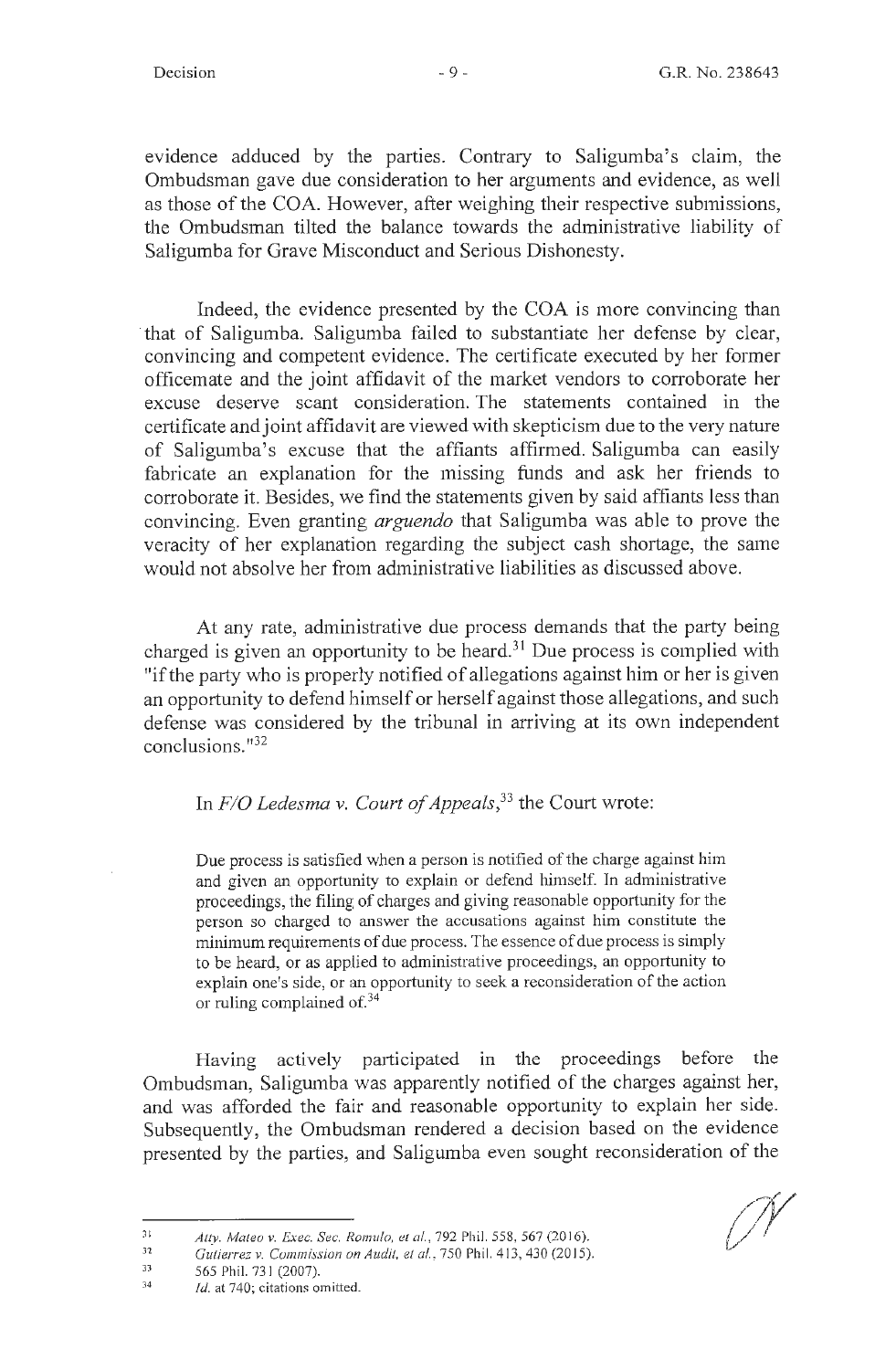adverse ruling against her. Verily, the requirements of administrative due process were satisfied in the proceedings before the Ombudsman.

Saligumba claims that the immediate implementation of the November 29, 2016 Decision of the Ombudsman in OMB-M-A-15-0605 is "illegal, unwarranted and violative of her right to due process."35

Saligumba is mistaken.

Jurisprudence has long settled with finality that the Ombudsman's decision, even if the penalty imposed is dismissal from government service, is immediately executory despite the pendency of a motion for reconsideration or an appeal and cannot be stayed by mere filing of them. 36 Section 7, Rule III of the Office of the Ombudsman Rules of Procedure, as amended by Administrative Order No. 17 dated September 15, 2003, explicitly provides:

Section 7. Finality and execution of decision. - Where the respondent is absolved of the charge, and in case of conviction where the penalty imposed is public censure or reprimand, suspension of not more than one month, or a fine equivalent to one month salary, the decision shall be final, executory and unappealable. In all other cases, the decision may be appealed to the Court of Appeals on a verified petition for review under the requirements and conditions set forth in Rule 43 of the Rules of Court, within fifteen (15) days from receipt of the written Notice of the Decision or Order denying the Motion for Reconsideration.

An appeal shall not stop the decision from being executory. **In** case the penalty is suspension or removal and the respondent wins such appeal, he shall be considered as having been under preventive suspension and shall be paid the salary and such other emoluments that he did not receive by reason of the suspension or removal.

A decision of the Office of the Ombudsman **in** administrative cases shall be executed as a matter of course. The Office of the Ombudsman shall ensure that the decision shall be strictly enforced and properly implemented. The refusal or failure by any officer without just cause to comply with an order of the Office of the Ombudsman to remove, suspend, demote, fine, or censure shall be a ground for disciplinary action against said officer. (Underscores supplied)

Moreover, Memorandum Circular No. 01, Series of 2006, of the Ombudsman states:

Section 7[,] Rule **Ill** of Administrative Order No. 07, otherwise known as, the "Ombudsman Rules of Procedure" provides that: "A decision of the Office of the Ombudsman in administrative cases shall be executed as a matter of course."

<sup>35</sup>*Rollo,* p. 3 I.

<sup>36</sup>*Cobarde-Gamallo v. Escandor,* G.R. Nos. 184464 and 184469, June 2 1, 2017, 827 SCRA 588, 596; Rollo, p. 31.<br>
Cobarde-Gamallo v. Escandor, G.R. Nos. 184464 and 184469, June 21, 2017, 827 SCRA 588, 596;<br>
citations omitted.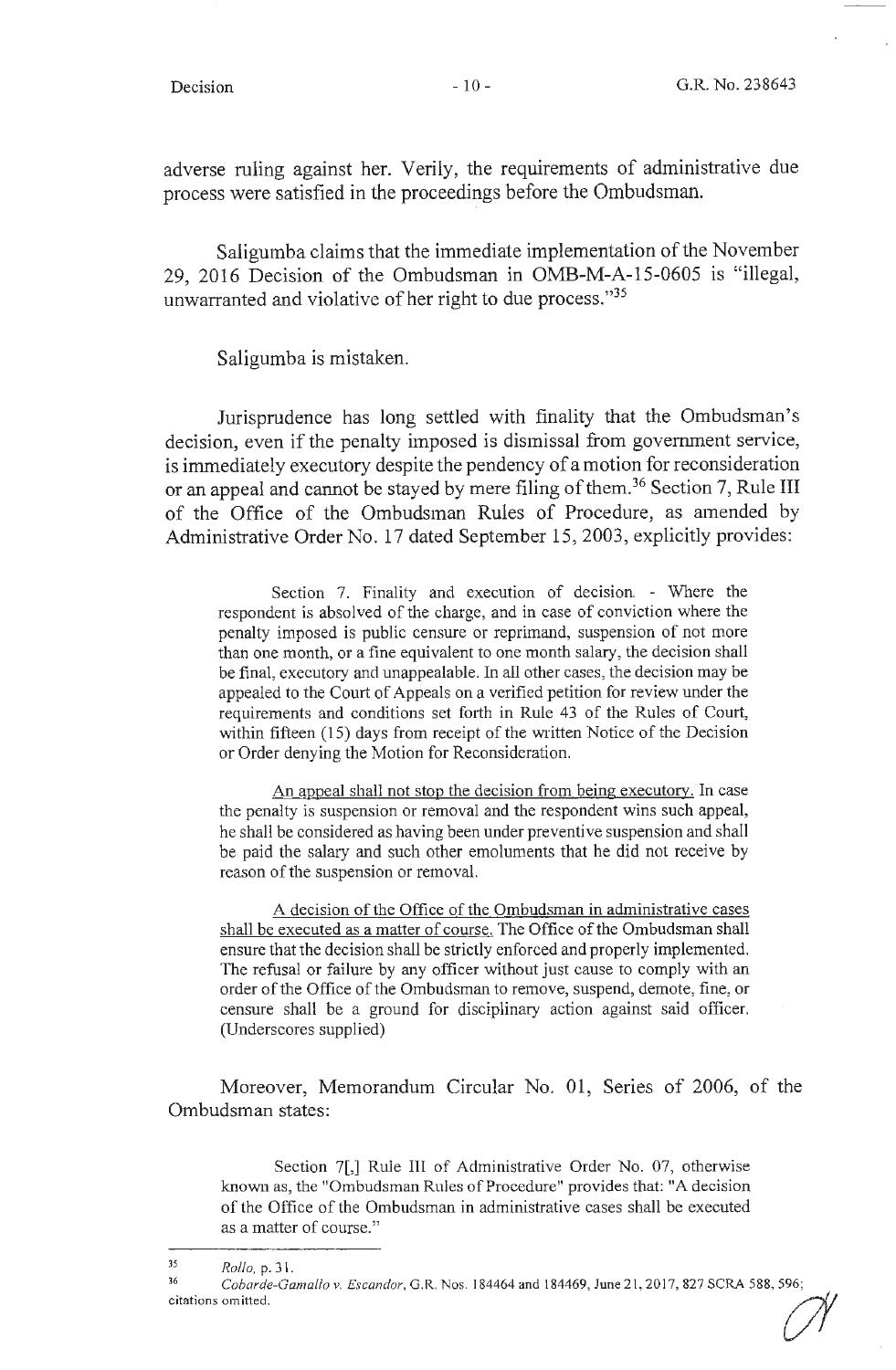. In order that the foregoing rule may be strictly observed, all concerned are hereby enjoined to implement all Ombudsman decisions. orders or resolutions in administrative disciplinary cases, immediately upon receipt thereof by their respective offices.

The filing of a motion for reconsideration or a petition for review before the Office of the Ombudsman does not operate to stay the immediate implementation of the foregoing Ombudsman decisions, orders or resolutions. (Underscore supplied)

Verily, the Decision of the Ombudsman ordering the dismissal of Saligumba from government service is immediately executory and, thus, can be implemented even before the filing of her motion for reconsideration or during the pendency thereof or even pending appeal as that is the clear mandate of Section 7, Rule III of the Office of the Ombudsman Rules of Procedure, as amended, as well as the Ombudsman's Memorandum Circular No. 01, Series of 2006. Nowhere in the afore-quoted Section 7 does it state that the aggrieved party is precluded from filing a motion for reconsideration. In fact, Saligumba did file a motion for reconsideration. Such motion, however, would not stay the immediate implementation of the Ombudsman's order of dismissal since "[a] decision of the Office of the Ombudsman in administrative cases shall be executed as a matter of course."<sup>37</sup>

The immediate execution of a decision of the Ombudsman is a protective measure with a purpose similar to that of preventive suspension, which is to prevent public officers from using their powers and prerogatives to influence witnesses or tamper with records.<sup>38</sup> After the Ombudsman renders a decision supported by evidence and during the pendency of any motion for reconsideration or appeal, the civil service must be protected from any acts that may be committed by the disciplined public officer that may affect the outcome of this motion or appeal.

Finally, Saligumba argues that dismissal from government service is a penalty too harsh where a lesser one would suffice. Saligumba asks the Court to consider her length of public service, her very satisfactory performance, her good moral character, her being a first-time offender, and her restitution of the missing funds.

We do not find any reversible error in the CA's affirmance of the Ombudsman's imposition on Saligumba of the penalty of dismissal from government service. It must be emphasized that both Grave Misconduct and Serious Dishonesty, of which Saligumba is found guilty of, are classified as grave offenses for which the penalty of dismissal from government service is

Section 7, Rule III of the Office of the Ombudsman Rules of Procedure, as amended by Administrative Order No. 17 dated September 15, 2003. Administrative Order No. 17 dated September 15, 2003.<br><sup>38</sup>Governor Pimentel v. Justice Garchitorena, 284 Phil. 233, 235 (1992).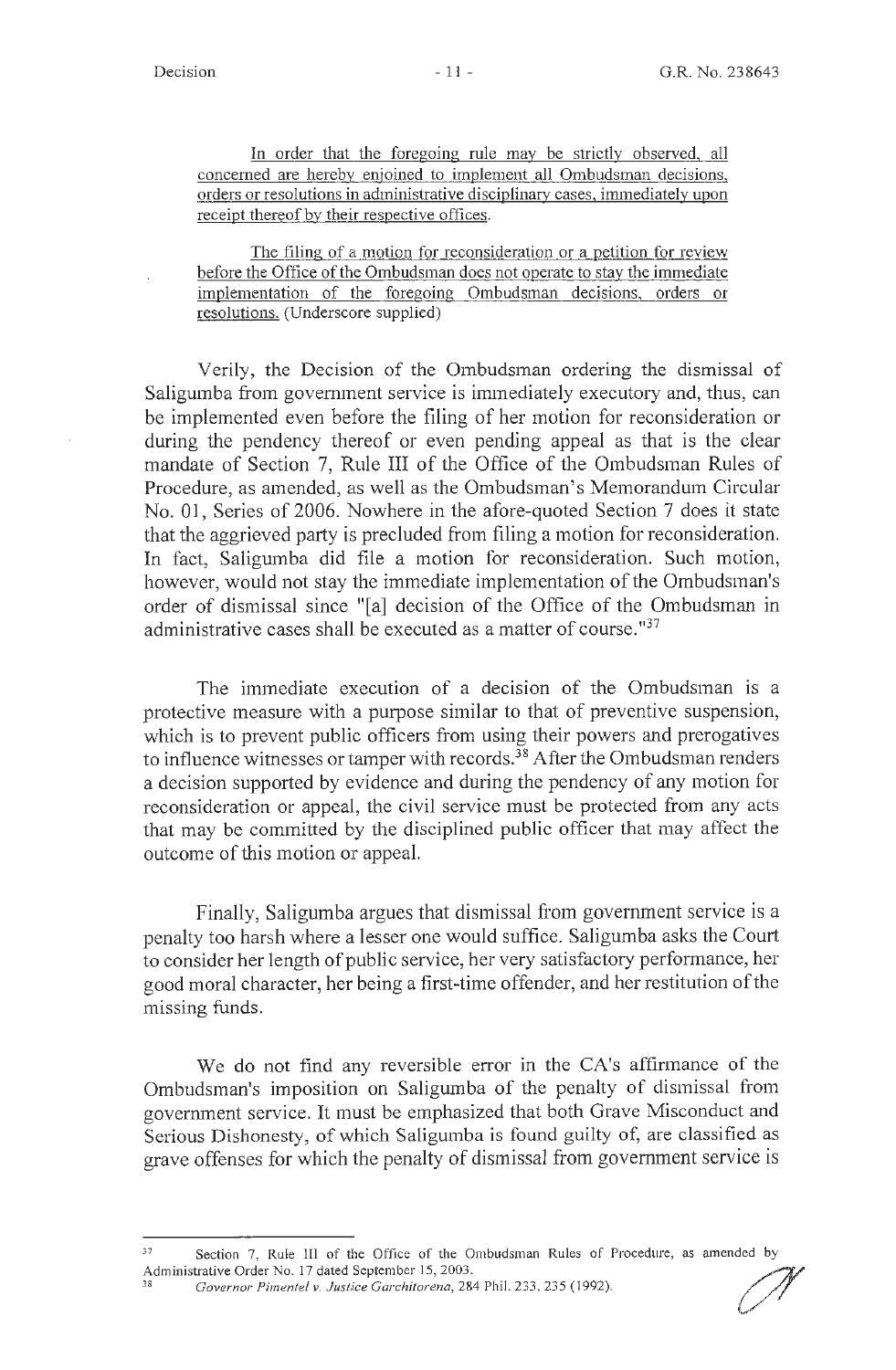meted even for first-time offenders.39 These offenses reveal defects in Saligumba's character, affecting her right to continue in office, and are punishable by dismissal even if committed for the first time.40

**WHEREFORE,** the petition for review on *certiorari* is **DENIED.** The Decision of the Court of Appeals dated November 17, 2017 in CA-G.R. SP No. 08014-MIN is hereby **AFFIRMED.** 

**SO ORDERED.** 

DIOSDADO M. PERALTA Chief Justice

<sup>39</sup>  Service. 40 See Section 46 (A) (1) and (3), Rule IO of the Revised Rules on Administrative Cases in the Civil *Remolona v. Civil Service Commission,* 414 Phil. 590, 600 (2001).